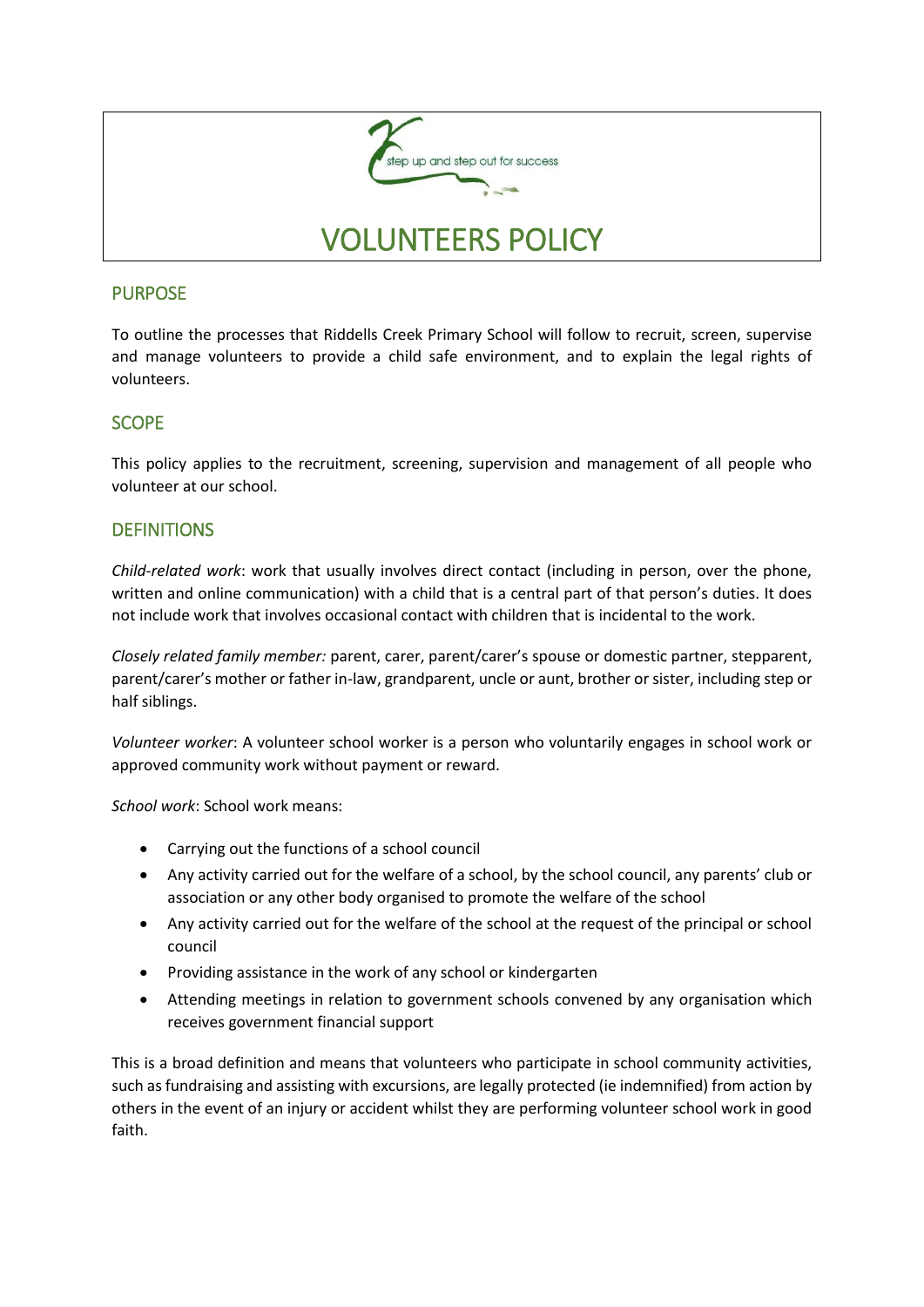# **POLICY**

Riddells Creek Primary School is committed to implementing and following practices which protect the safety and wellbeing of children and our staff and volunteers. Riddells Creek Primary School recognises the valuable contribution that volunteers provide to our school community and the work that we do.

The procedures set out below are designed to ensure that Riddells Creek Primary School's volunteers are suitable to work with children and are well-placed to make a positive contribution to our school community.

## Becoming a volunteer

Members of our school community who would like to volunteer are encouraged to see the classroom teacher or the Assistant Principal.

## Suitability checks including Working with Children Checks

## *Working with students*

Riddells Creek Primary School values the many volunteers that assist in our classrooms/with sports events/camps/excursions/school concerts/other events and programs. To ensure that we are meeting our legal obligations under the *Working With Children Act 2005* (Vic) and the Child Safe Standards, Riddells Creek Primary School is required to undertake suitability checks which may include a Working With Children Check, proof of identity, work history involving children and/or reference checks.

Considering our legal obligations, and our commitment to ensuring that Riddells Creek Primary School is a child safe environment, we will require volunteers to obtain a WWC Check and produce their valid card to the office for verification in the following circumstances:

- **Volunteers who are not parent/family members** of any student at the school are required to have a WWC Check if they are engaged in child-related work regardless of whether they are being supervised.
- **Parent/family volunteers** who are assisting with any classroom or school activities involving direct contact with children in circumstances where the volunteer's child is **not** participating, or does not ordinarily participate in, the activity.
- **Parent/family volunteers** who assist with excursions (including swimming), camps and similar events, regardless of whether their own child is participating or not.
- **Parent/family volunteers** who regularly assist in school activities, regardless of whether their own child is participating or not
- **Parent/community School Council members** sitting on School Council with student School Council members, regardless of whether their own child is a student member or not

In addition, depending on the nature of the volunteer work, our school may ask the volunteer to provide other suitability checks at its discretion (for example, references, work history involving children and/or qualifications). Proof of identity may also be required in some circumstances.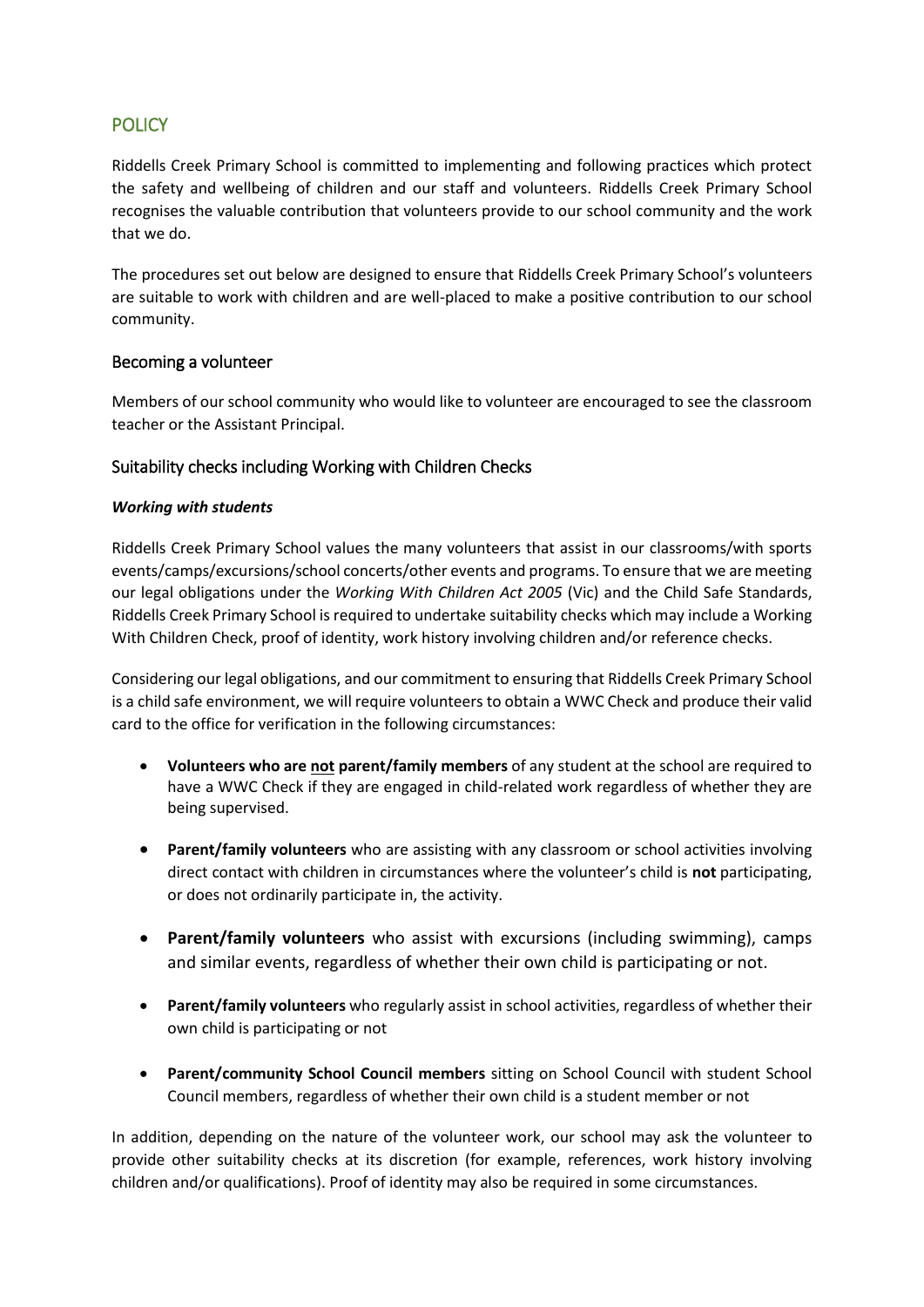### *Non child-related work*

On some occasions, parents and other members of the school community may volunteer to do work that is not child-related. For example, parents and friends committee, school council, participating in sub-committees of school council and/or, other fundraising groups that meet in the evenings during which children will not be, or would not reasonably be expected to be, present.

At Riddells Creek Primary School, volunteers for this type of work will still be required to provide a valid WWC Check/proof of ID/references/work history].

## Management and supervision

Volunteer workers will be expected to comply with any reasonable direction of the principal (or their nominee). This will include the requirement to follow our school's policies, including, but not limited to our [Child Safety Policy / Statement of Commitment to Child Safety], our Child Safety Code of Conduct and our Statement of Values and School Philosophy.

Volunteer workers will also be expected to act consistently with Department of Education and Training policies, to the extent that they apply to volunteer workers, including the Department's policies relating to Equal Opportunity and Anti-Discrimination, Sexual Harassment and Workplace Bullying.

The Principal has the discretion to make a decision about the ongoing suitability of a volunteer worker and may determine at any time whether or not a person is suitable to volunteer at Riddells Creek Primary School.

Riddells Creek Primary School will provide any appropriate induction and/or training for all volunteer workers. The principal (or their nominee) will determine what induction and/or training is necessary depending on what type of work the volunteer will be engaged in.

All volunteers will be provided induction in relation to Riddells Creek Primary School's child safety practices, including reporting obligations and procedures. Our school has a Child Safety Reporting Obligations Policy which all staff and volunteers should be aware of.

The Principal (or their nominee) will determine what supervision, if any, of volunteers is required for the type of work being performed.

## Compensation

### *Personal injury*

Volunteer workers are covered by the Department of Education and Training's Workers Compensation Policy if they suffer personal injury in the course of engaging in school work.

### *Property damage*

If a volunteer worker suffers damage to their property in the course of carrying out school work, the Minister (or delegate) may authorise such compensation as they consider reasonable in the circumstances. Claims of this nature should be directed to the principal who will direct them to the Department's Legal Division.